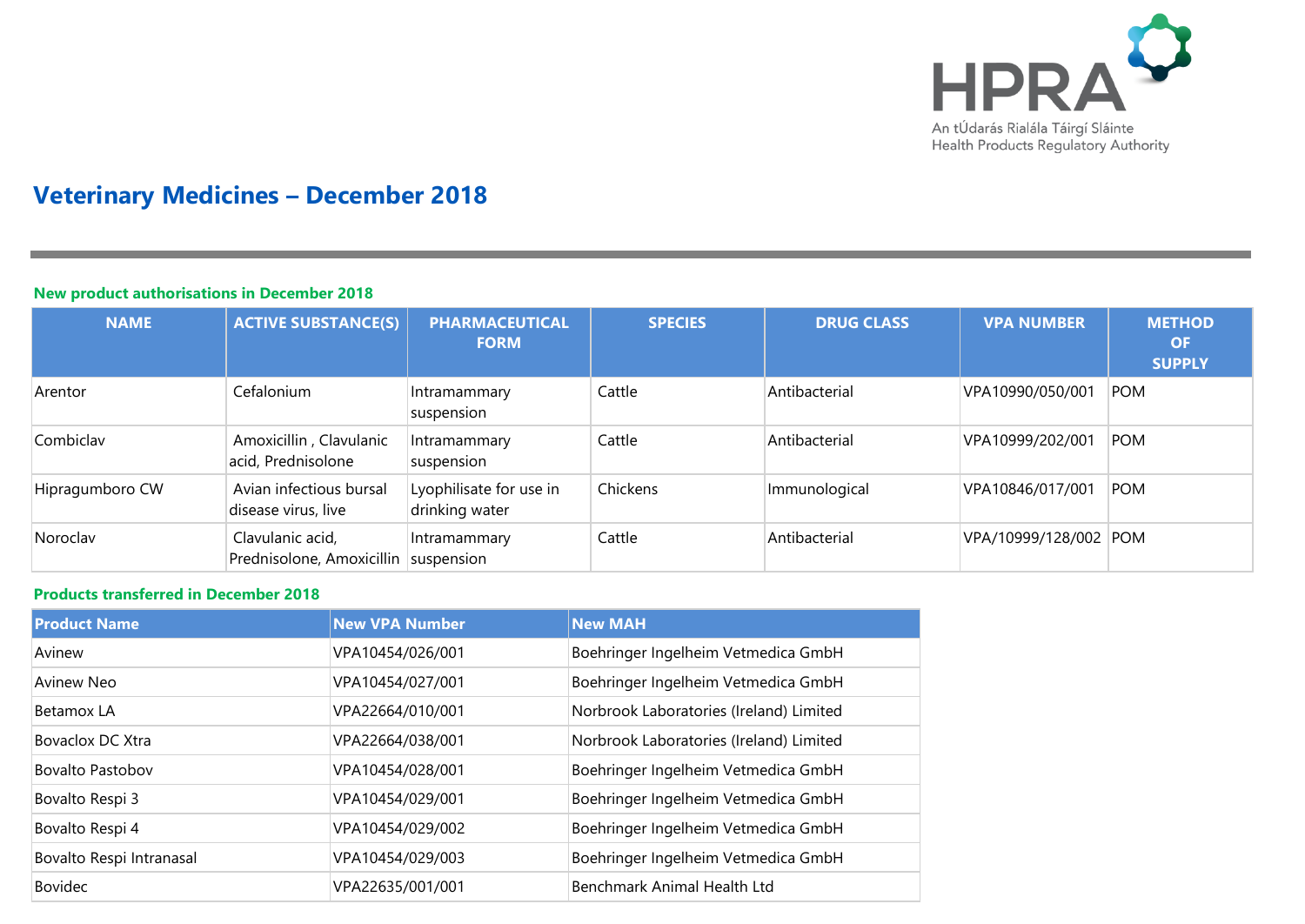

| Calciject                      | VPA22664/032/001 | Norbrook Laboratories (Ireland) Limited |
|--------------------------------|------------------|-----------------------------------------|
| Closamectin                    | VPA22664/088/001 | Norbrook Laboratories (Ireland) Limited |
| Closivet                       | VPA22664/102/001 | Norbrook Laboratories (Ireland) Limited |
| Cryomarex Rispens              | VPA10454/030/001 | Boehringer Ingelheim Vetmedica GmbH     |
| <b>Dilumarex</b>               | VPA10454/031/001 | Boehringer Ingelheim Vetmedica GmbH     |
| Distocur                       | VPA10454/032/001 | Boehringer Ingelheim Vetmedica GmbH     |
| Duotech                        | VPA22664/057/001 | Norbrook Laboratories (Ireland) Limited |
| Eprinex Multi                  | VPA10454/034/001 | Boehringer Ingelheim Vetmedica GmbH     |
| Eprizero                       | VPA22664/103/001 | Norbrook Laboratories (Ireland) Limited |
| Eqvalan Duo                    | VPA10454/036/001 | Boehringer Ingelheim Vetmedica GmbH     |
| Eurican DHPPi                  | VPA10454/040/001 | Boehringer Ingelheim Vetmedica GmbH     |
| Eurican L                      | VPA10454/041/001 | Boehringer Ingelheim Vetmedica GmbH     |
| Eurican L multi                | VPA10454/042/001 | Boehringer Ingelheim Vetmedica GmbH     |
| Euthatal                       | VPA10454/044/001 | Boehringer Ingelheim Vetmedica GmbH     |
| Frontline Combo Spot-on Cat    | VPA10454/046/001 | Boehringer Ingelheim Vetmedica GmbH     |
| Frontline Combo Spot-on Dog S  | VPA10454/047/001 | Boehringer Ingelheim Vetmedica GmbH     |
| Frontline Combo Spot-on Dog M  | VPA10454/047/002 | Boehringer Ingelheim Vetmedica GmbH     |
| Frontline Combo Spot-on Dog L  | VPA10454/047/003 | Boehringer Ingelheim Vetmedica GmbH     |
| Frontline Combo Spot-on Dog XL | VPA10454/047/004 | Boehringer Ingelheim Vetmedica GmbH     |
| Gallimune 302 ND+IB+EDS        | VPA10454/051/001 | Boehringer Ingelheim Vetmedica GmbH     |
| Gallimune 303 ND+IB+ART        | VPA10454/052/001 | Boehringer Ingelheim Vetmedica GmbH     |
| Gallimune 407 ND+IB+EDS+ART    | VPA10454/053/001 | Boehringer Ingelheim Vetmedica GmbH     |
| <b>GALLIVAC IB88 NEO</b>       | VPA10454/056/001 | Boehringer Ingelheim Vetmedica GmbH     |
| Gallivac IB88                  | VPA10454/055/001 | Boehringer Ingelheim Vetmedica GmbH     |
| <b>Gallivac IBD</b>            | VPA10454/057/001 | Boehringer Ingelheim Vetmedica GmbH     |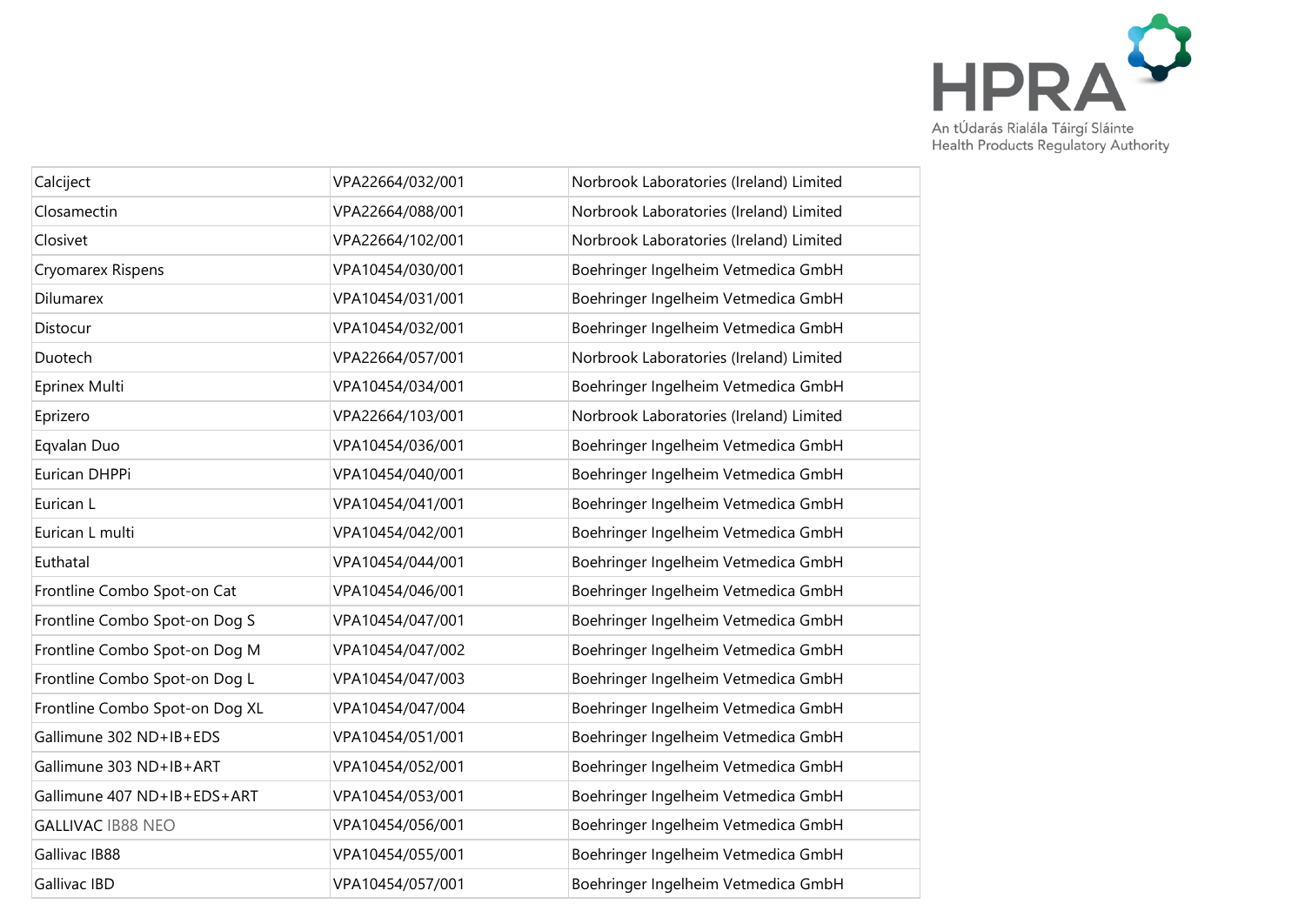

| Hatchpak IB H120     | VPA10454/060/001 | Boehringer Ingelheim Vetmedica GmbH     |
|----------------------|------------------|-----------------------------------------|
| Hatchpak IB H120 Neo | VPA10454/061/001 | Boehringer Ingelheim Vetmedica GmbH     |
| Hexasol LA           | VPA22664/049/001 | Norbrook Laboratories (Ireland) Limited |
| Hyonate              | VPA10454/062/001 | Boehringer Ingelheim Vetmedica GmbH     |
| Levafas Diamond      | VPA22664/024/001 | Norbrook Laboratories (Ireland) Limited |
| Merilym              | VPA10454/069/001 | Boehringer Ingelheim Vetmedica GmbH     |
| Nemovac              | VPA10454/070/001 | Boehringer Ingelheim Vetmedica GmbH     |
| Noroclav             | VPA22664/058/001 | Norbrook Laboratories (Ireland) Limited |
| Noromectin           | VPA22664/052/001 | Norbrook Laboratories (Ireland) Limited |
| Noroseal             | VPA22664/115/001 | Norbrook Laboratories (Ireland) Limited |
| Omeproshield         | VPA10454/071/001 | Boehringer Ingelheim Vetmedica GmbH     |
| Pen & Strep          | VPA22664/009/001 | Norbrook Laboratories (Ireland) Limited |
| Rabisin              | VPA10454/074/001 | Boehringer Ingelheim Vetmedica GmbH     |
| Ronaxan 20 mg        | VPA10454/075/001 | Boehringer Ingelheim Vetmedica GmbH     |
| Ronaxan 100 mg       | VPA10454/075/002 | Boehringer Ingelheim Vetmedica GmbH     |
| Spotinor             | VPA22664/118/001 | Norbrook Laboratories (Ireland) Limited |
| Sureseal             | VPA22664/116/001 | Norbrook Laboratories (Ireland) Limited |
| Trodax               | VPA10454/077/001 | Boehringer Ingelheim Vetmedica GmbH     |